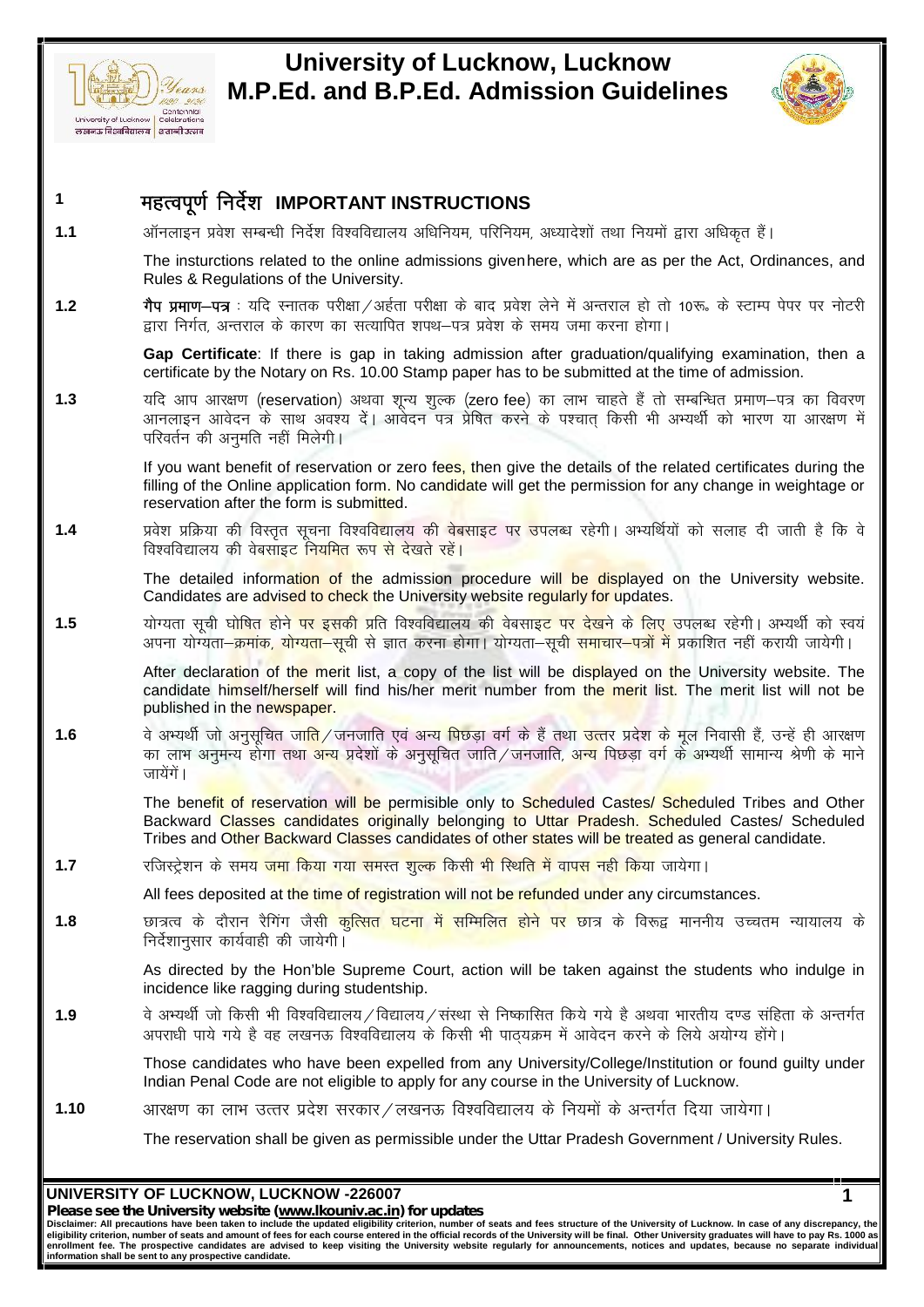



**IN.P.Ed. and B.P.Ed. Admission Administrator**<br>
<sub>*Diviversity of Lucknow* Celebrations<br>
कब्रब-निश्चालय | हालादी उत्सव<br>
1.11 जाति तथा आय प्रमाण पत्र सरकारी वेबसाइट से प्रमाणित किया जायेगा |<br>Caste and income certificates s</sub>

Caste and income certificates shall be verified on Government website.

# **<sup>2</sup> lkekU; lwpuk GENERAL INFORMATION**

1.11 जाति तथा आय प्रमाण पत्र सरकारी वेबसाइट से प्रमाणित किया जायेगा |<br>Caste and income certificates shall be verified on Government website.<br>2.1 पेसे अभ्यर्थी जो वर्तमान वर्ष में अईता परीक्षा में सम्मिलित हो रहे है, वे भी ऐसे अभ्यर्थी जो वर्तमान वर्ष में अर्हता परीक्षा में सम्मिलित हो रहे है, वे भी इस प्रवेश परीक्षा में आवेदन करने हेतु अर्ह होंगे।<br>ऐसे अभ्यर्थियों को काउंसिलिंग प्रक्रिया के पूर्व न्यूनतम अर्हता धारित करना अनिवार्य होगा। रान्द्र स्थाप्य स्थाप्य स्थाप्य करना का स्वास्था कर है है, वे भी इस प्रवेश परीक्षा में<br>ऐसे अभ्यर्थी जो वर्तमान वर्ष में अईता परीक्षा में सम्मिलित हो रहे है, वे भी इस प्रवेश परीक्षा में<br>ऐसे अभ्यर्थियों को काउंसिलिंग प्रक्र

Candidates who are appearing in the qualifying examination in the currect year can apply for admission but they should fulfill all eligibility conditions on the day of admission. Tandidates who are appearing in the qualifying examination in the currect year can apply for admission<br>but they should fulfill all eligibility conditions on the day of admission.<br>2.2 किसी दावे के लिए कोई भी अस्थायी (प्रोव

Provisional certificate in support of any claim shall not be accepted.

No change will be allowed in the information/facts once furnished in the application form.

1989 मा अस्थाया (प्रायजनल) प्रमाणपत्र स्वाकार नहीं किये जायेगे।<br>
2.3 आवदेन पत्र में एक बार भरी गई सूचना ⁄ तथ्यों को किसी भी परिस्थिति में बदलने की अनुमति नहीं दी जायेगी।<br>
No change will be allowed in the information *f*r The entire procedure of admission to the M.P.Ed. and B.P.Ed. programs will be done according to the N.C.T.E. Extraordinary Gazette 2014

**2.4** Change will be allowed in the information/facts once furnished in the application form.<br>
2.4 एम.पी.एड और बी.पी.एड में प्रवेश की पू<mark>री प्र</mark>क्रिया एन सी टी ई क<mark>े अ</mark>साधारण राजपत्र 2014 के अनुसार की जाएगी।<br>
The entire p एम.पी.एड और बी.पी.एड में प्रवेश की पू<mark>री प्र</mark>क्रिया ए<mark>न सी</mark> टी ई क<mark>े अ</mark>साधारण राजपत्र 2014 के अनुसार की जाएगी।<br>The entire procedure of admission to the M.P.Ed. and B.P.Ed. programs will be done according to the<br>N.C.T.E. E होगा।

Students admitted to B.P.Ed./M.P.Ed., will have to submit an undertaking with affidavit, stating that the Lucknow University will not be held responsible in the event of any accident occurring while undergoing the training programme. कायक्रम के दारान level letter of strategy of strategy and the system of strategy and strategy in the strategy of the training programme.<br>
Lucknow University will not be held responsible in the event of any accident occurr

पर उनको इस परीक्षा में भाग लेने की अनुमति नह<mark>ी प्रदान की जा</mark>येगी। र 2.6 बारीरिक क्षमता परीक्ष<mark>ण के समय अभ्यर्थी</mark> को खेल के निर्धारित ⁄अनुरू<mark>प परिधानो में उपस्थित</mark> होना अनिवार्य है, ऐ<br>पर उनको इस परीक्षा में भाग लेने की अनुमति नहीं प्रदान की जायेगी।<br>The candidate is required to put on app

The candidate is required to put on appropriate sports dress for physical fitness test failing which he / she may not be allowed to appear in the test.

The Candidate must bring all original certificate and testimonials at the time of admission for verification.

The candidate is required to put on appropriate sports dress for physical fitness test failing which he / she<br>may not be allowed to appear in the test.<br>2.7 अभ्यर्थी क<mark>ो प्रवेश के समय अपने समस्त मूल प्रमाण पत्र जांच के लिए</mark> का प्रवेश स्वतः निरस्<mark>त माना जायेगा।</mark> र 2.8 स्वास्थ्य परीक्षण <mark>के उपरान्त चयनित अभ्यर्थी को निर्धारित तिथि पर पूर्ण शुल्क जमा करना होगा, ऐसा न करने पर अभ्यर्थी<br>का प्रवेश स्वतः निरस्त <mark>माना जायेगा।</mark><br>After the Medical Examination selected candidates shall have </mark>

After the Medical Examination selected candidates shall have to pay full fees on the scheduled date, failing which the admission will automatically stand cancelled.

जमा करना अनिवार्य है।

A Character Certificate from the Head of institution last attended must be submitted.

tailing which the admission <mark>will automatically stand cancelled.</mark><br>2.9 अभ्यर्थी को अन्तिम शैक्षिक संस्था, जिसमे अभ्यर्थी ने इससे पूर्व शिक्षा प्राप्त की हो, के प्रमुख द्वारा प्रदत्त चरित्र प्रमाण पत्र<br>जमा करना अनिवार्य है। अभ्यर्थी को अन्तिम शैक्षिक संस्था, जिसमे अभ्यर्थी ने इससे पूर्व शिक्षा प्राप्त की हो, के प्रमुख द्वारा प्रदत्त चरित्र प्रमाण पत्र<br>जमा करना अनिवार्य है।<br>कार्यरत शारीरिक शिक्षकों को जो मान्यता प्राप्त शैक्षिक संस्था मे स्था

produce the relevant certificate from the concerned District Inspector of Schools (D.I.O.S).

**UNIVERSITY OF LUCKNOW, LUCKNOW -226007**

*Please see the University website (www.lkouniv.ac.in) for updates*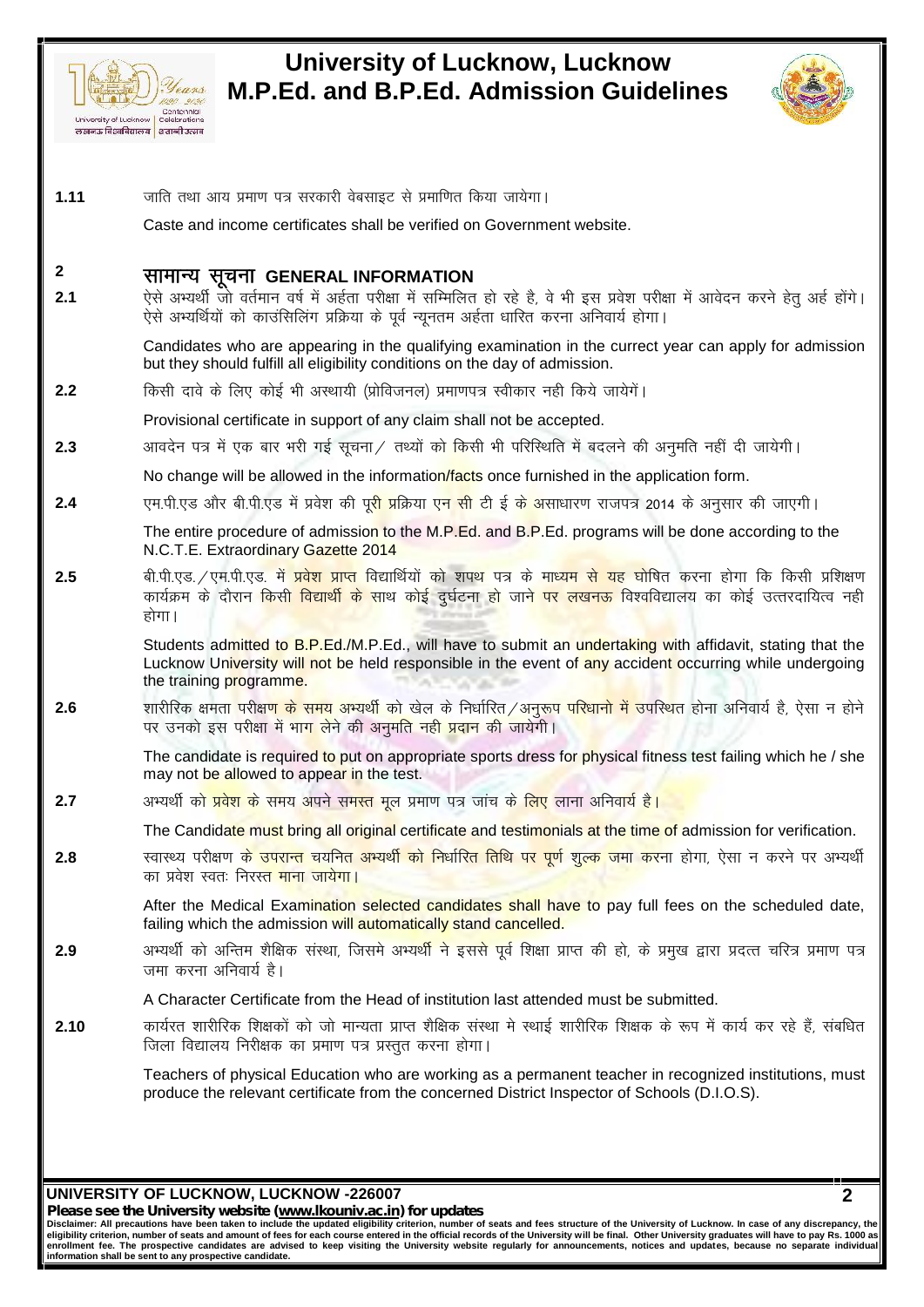



**3**

- **2.11** of section of suitable and B.P.Ed. Admission Guidelines<br> *2.11* of sections and the set of the set of the set of the set of text.<br>
Those employed as permanent Physical Education teacher of recognized institutions, Those employed as permanent Physical Education teacher of recognized institutions, have to produce *No Objection Certificate* from their employer. री है के अभ्यर्थी जो मान्यता प्राप्त संस्था में स्थायी शारीरिक शिक्षक हैं, अपने नियोक्ता का अनापत्ति प्रमाण—पत्र जमा करें।<br>Those employed as permanent Physical Education teacher of recognized institutions, have to produce
- होगी। री 2.12 12 विभाग द्वारा संचालित प्रत्येक पाठ्यगामी–सहगामी एवं पाठ्येत्तर गतिविधियों में अभ्यर्थी की 90 प्रतिष्<br>होगी।<br>1. 90% attendance of the students in all Curriculum and Co-Curricular activities of<br>2.13 अभ्यर्थी एक साथ

90% attendance of the students in all Curriculum and Co-Curricular activities of the department is compulsory. 90% attendance of the students in all Curriculum and Co-Curricular activities of the dep<br>compulsory.<br>2.13 अभ्यर्थी एक साथ दो परास्नातक डिग्री पाठ्यक्रमों में अध्ययन नहीं कर सकता है।<br>A candidate can not pursue two Postgra

A candidate can not pursue two Postgraduate degree courses simultaneously.

- 
- Final Merit list shall be available in the concerned Department and same will be available on the University website. A candidate can not pursue two Postgraduate degree courses simultaneously.<br>
2.14 योग्यता सूची सम्बन्धित विभाग में उपलब्ध रहेगी तथा इसे विश्वविद्यालय वेबसाइट पर भी देखा जा सकेगा।<br>
Final Merit list shall be available in the
- 

University reserves the right to cancel any admission at any stage.

Tinal Merit list shall be available in the concerned Department and same will be available on the<br>University website.<br>2.15 लखनऊ विश्वविद्यालय किसी भी प्रवेश को किसी भी <mark>स्तर प</mark>र निरस्त करने का अधिकार रखता है।<br>2.16 बी.पी.ए अन्तिम व बाध्यकारी <mark>होगा।</mark> **2.16** al.पी.एड. / एम.पी.एड. मे प्रवेश से सम्बन्धित किसी भी मामले में लखनऊ विश्वविद्यालय के कुलपति / प्रवेश समिति व<br>अन्तिम व बाध्यकारी होगा।<br>In case of any matter relating to the B.P.Ed./M.P.Ed. Admissions, the decision o

In case of any matter relating to the B.P.Ed./M.P.Ed. Admissions, the decision of the Vice-Chancellor / Admission Committee, Lucknow University shall be final and binding.

All the legal matters pertaining to the B.P.Ed. / M.P.Ed. Admissions Admissions shall be subjected to the Lucknow Jurisdiction only.

# **<sup>3</sup> vkj{k.k uhfr RESERVATION POLICY**

सभी आरक्षण राज्<mark>य</mark> सरकार की नीतियों और विश्वविद्यालय के दिशानिर्देशों के अनुसा<mark>र दिए</mark> जाएंगे

|       |                                       | All reservations would be given as per State Government policies and University guidelines |  |  |  |
|-------|---------------------------------------|--------------------------------------------------------------------------------------------|--|--|--|
| 3.1   | उर्ध्वाधर आरक्षण Vertical Reservation | maximum percentages                                                                        |  |  |  |
|       |                                       | अधिकतम आरक्षण                                                                              |  |  |  |
| 3.1.1 | Scheduled Caste*                      | 21%                                                                                        |  |  |  |
|       | अनुसूचित जाति                         |                                                                                            |  |  |  |
| 3.1.2 | Scheduled Tribe*                      | 2%                                                                                         |  |  |  |
|       | अनुसूचित जनजाति                       |                                                                                            |  |  |  |
| 3.1.3 | OBC (Non Creamy Layer)*               | 27%                                                                                        |  |  |  |
|       | अन्य पिछड़ा वर्ग (नॉन क्रीमी लेयर) *  |                                                                                            |  |  |  |
|       |                                       |                                                                                            |  |  |  |

### **UNIVERSITY OF LUCKNOW, LUCKNOW -226007**

*Please see the University website (www.lkouniv.ac.in) for updates*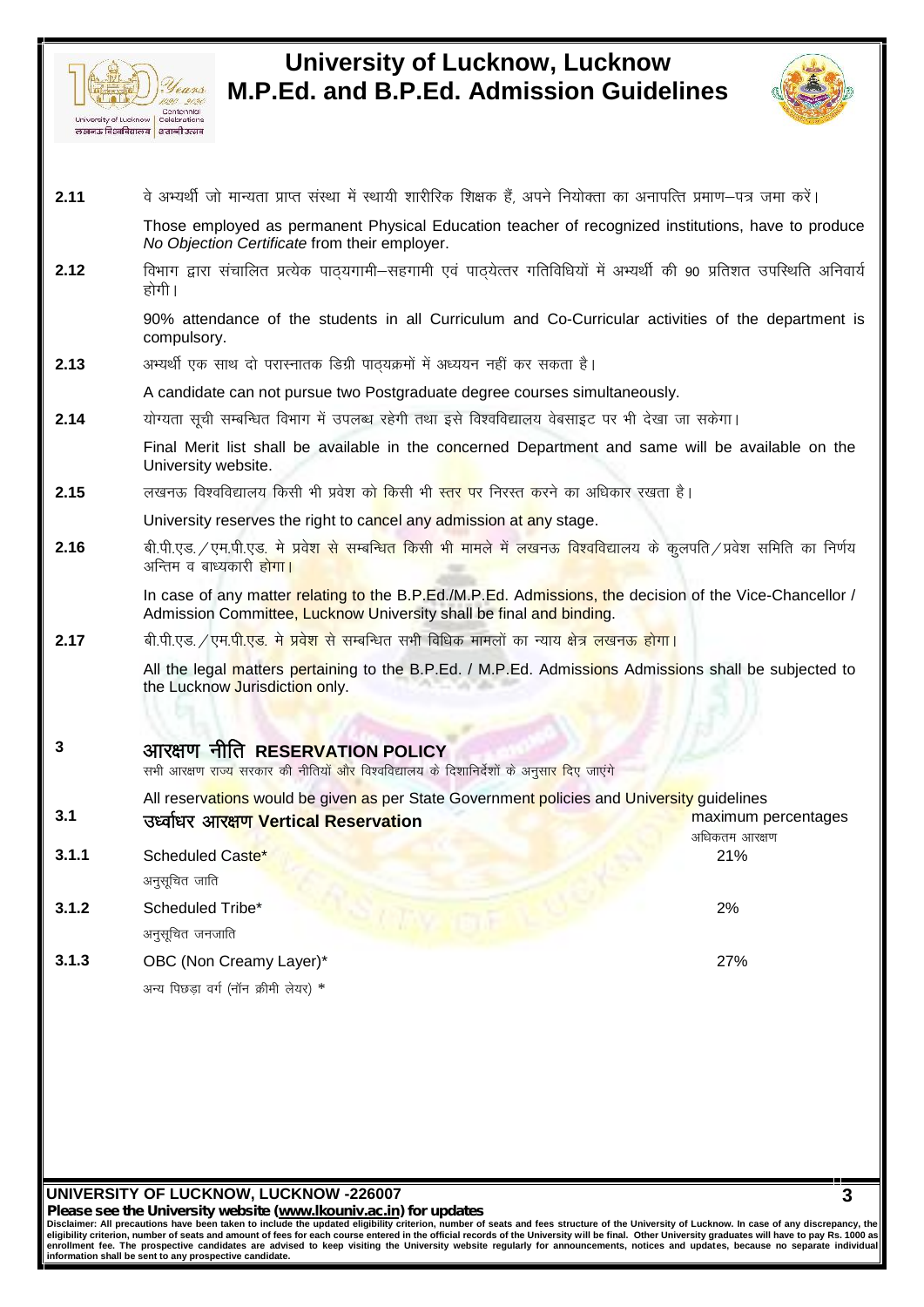



- 
- **3.1.3.1** vU; fiNM +k oxZ u'u Øheh y s;j J s.kh ds vkosndksa dks dkm alfyax d s le; fuEufyf[kr çek.ki=ksa dh vko';drk gksxh 1 tuojh] 2020 dks vFkok mld s ckn tkjh fd;k x;k vU; fiNM +k oxZ ¼u'u Øheh ys;j½ dk çek.ki=A ;fn vU; fiNM+k oxZ ¼u'u Øheh ys;j½ J s.kh dk çek.k i= 1 tqykbZ] 2017 ds ckn vkSj 1 tuojh] 2020 l s igys tkjh fd;k tkrk gS] r वर्ग नॉन क्रीमी लेयर श्रेणी के आवेदकों को काउंसलिंग के समय निम्नलिखित प्रमाणपत्रों की आवश्यकता होगी<br>1 जनवरी, 2020 को अथवा उसके बाद जारी किया गया अन्य पिछड़ा वर्ग (नॉन क्रीमी लेयर) का प्रमाणपत्र।<br>तो उन्हें अन्य पिछड़ा वर वर्ग नॉन क्रीमी लेयर श्रेणी के आवेदकों को काउंसलिंग के समय निम्नलिखित प्रमाणपत्रों की आवश्यकता होगी<br>1 जनवरी, 2020 को अथवा उसके बाद जारी किया गया अन्य पिछड़ा वर्ग (नॉन क्रीमी लेयर) का प्रमाणपत्र।<br>वो उन्हें अन्य पिछड़ा वर्ग Applicants of OBC Non Creamy Layer category would require the following certificates at the time of

#### counseling

- OBC Certificate issued on or after January 1, 2020.
- If the OBC category certificate is issued after July 1, 2017 and before January 1, 2020, they will have to submit the income certificate issued on or after January 1, 2020 along with the category certificate. The OBC Non Creamy layer certificate issued before July 1, 2017 will not be considered. ● If the OBC category certificate is issued after July 1, 2017 and before January 1, 2020, they will have to submit the income certificate issued on or after January 1, 2020 along with the category certificate. The OBC N • If the OBC category certificate is issued after July 1, 2017 and before January 1, 2020, they will have to submit the income certificate issued on or after January 1, 2020 along with the category certificate. The OBC No
- 

Pradesh will be given the benefit of reservation. Scheduled castes, scheduled tribes and other backward class candidates of other states will be treated as general.

| 3.2   | क्षैतिज आरक्षण Horizontal Reservation                                                                                                                                   |                                                                                                                  |  |
|-------|-------------------------------------------------------------------------------------------------------------------------------------------------------------------------|------------------------------------------------------------------------------------------------------------------|--|
| 3.2.1 | Son/daughter / spouse of LU Teachers/Employees                                                                                                                          | As per University rules                                                                                          |  |
|       | लखनऊ विश्वविद्याल <mark>य अध्यापकों / कर्मचा</mark> रियों के पुत्र / पुत्री <mark>/ पत्नी / पत</mark> ि                                                                 |                                                                                                                  |  |
| 3.2.2 | and Govt. Ayurvedic College                                                                                                                                             | As per University rules<br>Son/daughter/spouse of LU affiliated Govt./Aided Colleges of Lucknow University       |  |
|       | महाविद्यालय क <mark>े अध्यापकों के पुत्र / पुत्री /</mark> पत्नी / पति                                                                                                  | लखनऊ विश्व <mark>वि</mark> द्यालय से सम्बद्ध राजकीय अनुदान प्राप्त महाविद्यालय एवं राजकी <mark>य</mark> आयुर्वेद |  |
| 3.2.3 |                                                                                                                                                                         | Son / Daughter / Grand Son / Grand Daughter of Freedom Fighters from U.P.<br>2%                                  |  |
|       | ड.प्र. के स्वतन्त्रता संग्राम से <mark>नानियों</mark> के पुत्र / पुत्री / पौत्र / अविवाहित पौत्री <mark>के लिए</mark>                                                   |                                                                                                                  |  |
| 3.2.4 | Retd. Defence Personnel (self), son/daughter or Physically Handicapped Defence<br>5%<br>Personnel or Defence Personnel killed in war or Defence Personnel posted in UP. |                                                                                                                  |  |
|       | सैनिकों अथवा वर्त <mark>मान में उत्तर प्रदेश में सेवारत सैनिकों के पुत्र ⁄ पुत्री के लिए</mark>                                                                         | सेवानिवृत्त रक्ष <mark>ा सैनिकों (स्वयं)</mark> अथवा शारीरिक रूप से विकलांग सैनिकों अथवा युद्ध में शहीद हुये     |  |
| 3.3   | प्रमाण पत्र जारी करने हेतु स <mark>क्षम अधिकारी</mark>                                                                                                                  |                                                                                                                  |  |
| 3.3.1 | <b>Competent authorities for issuance of certificates</b><br>स्वतन्त्रता संग्राम सेनानी                                                                                 | जिलाधिकारी                                                                                                       |  |
|       | Freedom Fighter (3.2.4)                                                                                                                                                 | <b>District Magistrate</b>                                                                                       |  |
| 3.3.1 | अनुसूचित जाति *                                                                                                                                                         | जिलाधिकारी, अपर जिलाधिकारी, सिटी मजिस्ट्रेट, परगना मजिस्ट्रेट                                                    |  |
|       | Scheduled Caste (3.1.1)                                                                                                                                                 | अथवा तहसीलदार                                                                                                    |  |
|       |                                                                                                                                                                         | District Magistrate, Addtional District Magistrate, City<br>Magistrate, Pargana Magistrate or Tehsildar          |  |
|       | अनुसूचित जनजाति *                                                                                                                                                       | जिलाधिकारी, अपर जिलाधिकारी, सिटी मजिस्ट्रेट,                                                                     |  |
|       |                                                                                                                                                                         | परगना मजिस्ट्रेट अथवा तहसीलदार                                                                                   |  |
| 3.3.3 | Scheduled tribes (3.1.2)                                                                                                                                                |                                                                                                                  |  |

*Please see the University website (www.lkouniv.ac.in) for updates*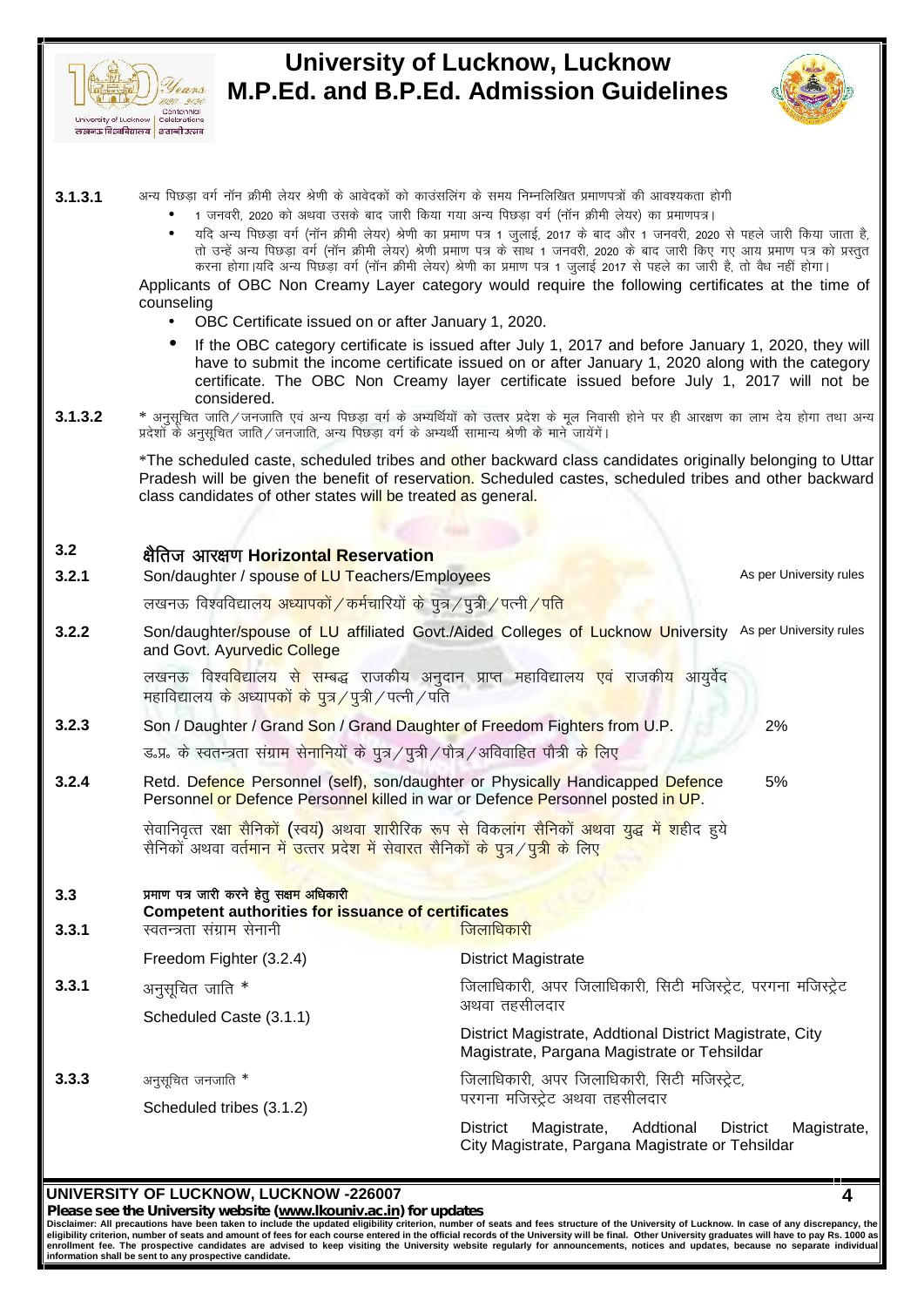



| University of Lucknow | <i>Jeans</i><br>Centennial<br>Celebrations<br>लखनऊ विश्वविद्यालय   शताब्दी उत्सव                                                                           | <b>M.P.Ed. and B.P.Ed. Admission Guidelines</b>                                                                                   |
|-----------------------|------------------------------------------------------------------------------------------------------------------------------------------------------------|-----------------------------------------------------------------------------------------------------------------------------------|
| 3.3.4                 | अन्य पिछडा वर्ग *<br>Other backward class (3.1.3)                                                                                                          | जिलाधिकारी, अपर जिलाधिकारी, सिटी मजिस्ट्रेट,<br>परगना मजिस्ट्रेट अथवा तहसीलदार                                                    |
|                       |                                                                                                                                                            | Magistrate, Addtional<br><b>District</b><br>Magistrate,<br><b>District</b><br>City Magistrate, Pargana Magistrate or Tehsildar    |
| 3.3.5                 | आय-प्रमाणपत्र (छः माह के अन्दर का) *<br>Income certificate (within 6 months)                                                                               | जिलाधिकारी, अपर जिलाधिकारी, सिटी मजिस्ट्रेट,<br>परगना मजिस्ट्रेट अथवा तहसीलदार                                                    |
|                       |                                                                                                                                                            | Magistrate, Addtional<br>Magistrate,<br><b>District</b><br>District<br>City Magistrate, Pargana Magistrate or Tehsildar           |
| 3.3.6                 | विश्वविद्यालय के अध्यापक / कर्मचारी                                                                                                                        | कुलसचिव लखनऊ विश्वविद्यालय। प्रवेश के वर्ष के 01 मार्च के<br>पूर्व निर्गत यह प्रमाण पत्र मान्य नहीं होगा।                         |
|                       | Teachers/ Employees of University (3.2.1)                                                                                                                  | Registrar, University of Lucknow. The certificates issued<br>before 1st March of the year of admission will not be<br>considered. |
| 3.3.7                 | राजकीय अनुदान प्राप्त लखनऊ विश्वविद्याल <mark>य से सम्ब</mark> द्ध<br>महाविद्यालय एवं राजकीय आयुर्वेद महाविद्यालय <mark>के अ</mark> ध्यापक                 | <mark>महाविद्यालय</mark> के प्राचार्य। प्रवेश के वर्ष के 01 मार्च के पूर्व निर्गत<br>यह प्रमाण पत्र मान्य नहीं होगा।              |
|                       | Teacher of the affiliated Govt./Aided<br>Colleges of Lucknow University and Govt.<br>Ayurvedic College (3.2.2)                                             | Principal of the College. The certificates issued on or after<br>1st March of the year of admission only be considered.           |
|                       | *आरक्षण प्रमाण तथा आयु प्रमाण पत्र वेबसाइट से सत्यापित किये जायेंगे।<br>* Caste & Income certificates shall be verified form relevent Government websites. |                                                                                                                                   |

# **3.4 Reservation for Economically Weaker Sections (EWS)**

**3.4.1** lkekU; oxZ ds vko snd tks vkfFkZd #i l s detksj oxZ ¼bZñMCY;wñ,lñ½ ds vkj{k.k dk ykHk ysuk pkgr s gS a] mUgs a validate a lincome certificates shall be verified form relevent Government website<br>
Reservation for Economically Weaker Sections (EWS)<br>
सामान्य वर्ग के आवेदक जो आर्थिक रुप से कमजोर वर्ग (ई.डब्ल्यू.एस.) के आरक्षण<br>ऑनलाइन प् 1.12001 Particular Particular Product Council Council Care of the Rindom and the Hindi and the distribution of the General category who want to claim the benefit of the EWS reservation the following documents during filli

Applicants of the General category who want to claim the benefit of the EWS reservation have to upload the following documents during filling of online application forms

- EWS certificate issued by the appropriate authority
- **3.4.1.2** स्व घोषणा पत्र। Self declaration certificate

**UNIVERSITY OF LUCKNOW, LUCKNOW -226007**

*Please see the University website (www.lkouniv.ac.in) for updates*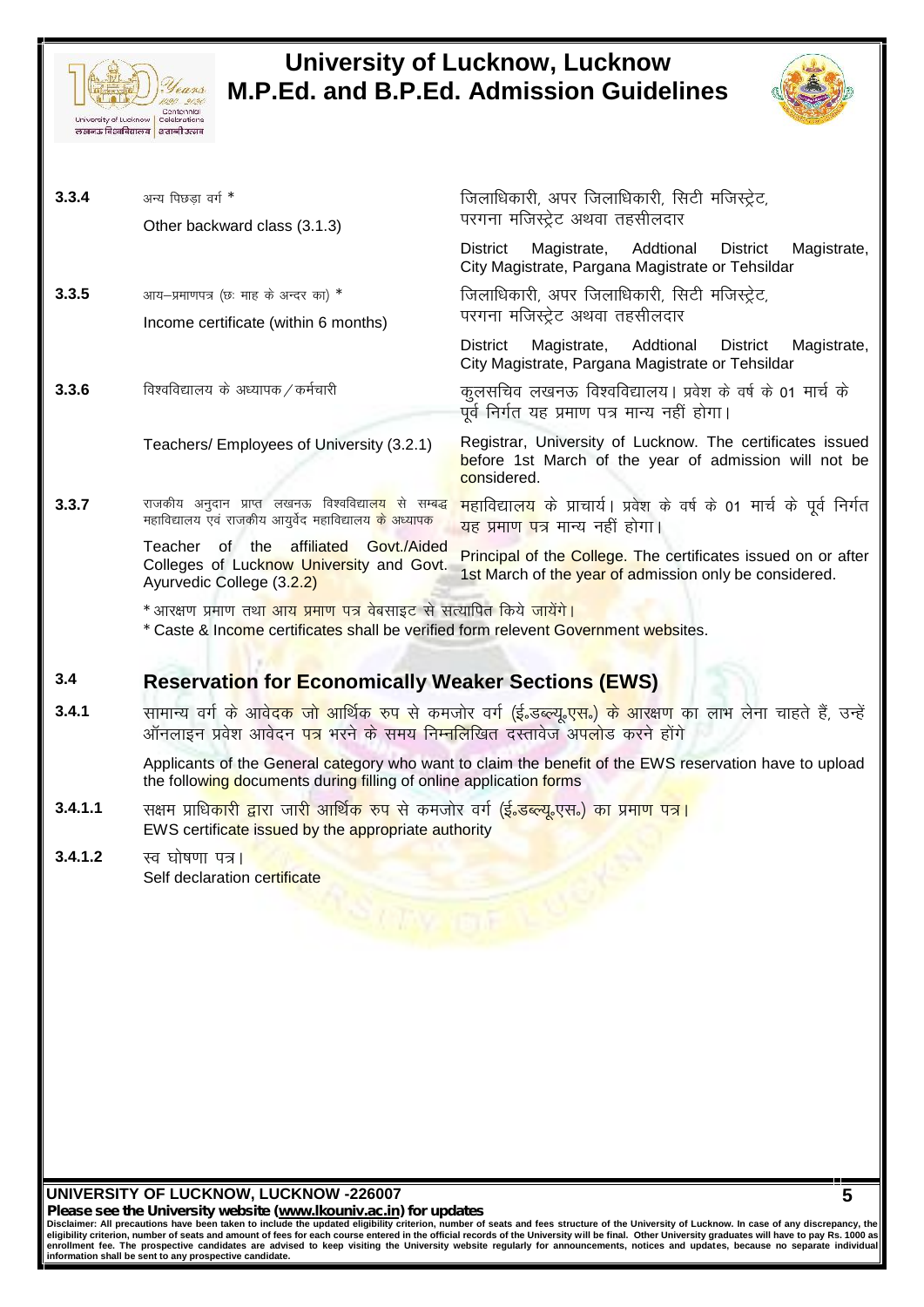



**6**

# **<sup>4</sup> ,eñihñ,Mñ M.P.Ed.**

**4.1** Master of Physical Education (M. P. Ed) is a postgraduate course in the discipline of physical education. It is the discipline which is concerned with sports activities and equips the students with a range of practical skills applicable in officiating Athletics sports. **4.1** Master of Physical Education (M. P. Ed) is a postgraduate course in the discipline of physical education. It is the discipline which is concerned with sports activities and equips the students with a range of practi

# **4.2** • अर्हता Eligibility Criteria

एम.पी.एड. में प्रवेश हेतु अभ्यर्थी की आयु प्रवेश के वर्ष के 01 जुलाई को 35 वर्ष से अधिक नही होनी चाहिए (हाईस्कूल<br>प्रमाण पत्र के अनुसार) 1.2.1 एम.पी.एड. में प्रवेश हेतु अभ्यर्थी की आयु प्रवेश के वर्ष के 01 जुलाई को 35 वर्ष से अधिक नही होनी चाहिए (हाईस्कूल<br>प्रमाण पत्र के अनुसार)<br>For admission in M.P.Ed., Age of applicant, as on July 01 of the year of admiss

For admission in M.P.Ed., Age of applicant, as on July 01 of the year of admission must not be more than 35 years as per High School Certificate.

साथ स्वास्थ और शारीरिक शिक्षा में स्नातक। कम से कम 50% अंकों के साथ शारीरिक शिक्षा में स्नातक (बी.पी.एड.) अथवा समकक्ष अथवा कम से कम 50% अंकों के<br>साथ स्वास्थ और शारीरिक शिक्षा में स्नातक।<br>B.P.Ed. or equivalent with atleast 50% ma<mark>rks o</mark>r graduation with Physical E

B.P.Ed. or equivalent with atleast 50% marks or graduation with Physical Education with atleast 50% marks.

the reservation in seats and relaxation in qualifying marks for SC/ST/ORC/PWD and other categories The reservation in seats and relaxation in qualifying marks.<br> **4.2.3** 3 अनसूचित जाति / अनसूचित जनजाति / अन्य पिछड़े वर्गों The reservation in seats and relaxation in qualifying marks for SC/ST/OBC/PWD and other categories shall be as per rules of the Central Governmant/State Government, whichever is applicable. **B.P.Ed. or equivalent with atleast 50% marks or given<br>marks.<br>4.2.3 अनसूचित जाति ⁄ अनसूचित जनजाति ∕अन्य पिछड़े वर्गौ व<br>शिथिलता केन्द्रीय सरकार ∕ राज्य सरकार के निय<br>The reservation in seats and relaxation in qua** 

The admission to the courses is done on the basis of the marks obtained in the entrance exam and physical test. The written test includes questions on the basis of the syllabus of qualifying bachelor of physical education course. The entrance test will comprise of 100 multiple choice questions to be answered in 90 minutes. This will be followed by a physical fitness test. Final merit will be out of 160 marks details of which are given below

|       | answered in 90 minutes. This will be followed by a physical fitness test. Final merit will be c<br>marks details of which are given below |           |
|-------|-------------------------------------------------------------------------------------------------------------------------------------------|-----------|
| 4.3.1 | लिखित परीक्षा Written Test                                                                                                                | 100 Marks |
| 4.3.2 | शारीरिक स्वास्थ्य परीक्षण Physical Fitness Test (4.3.6)                                                                                   | 20 Marks  |
| 4.3.3 | खेल प्रवीणता Game Proficiency (4.3.7)                                                                                                     | 20 Marks  |
| 4.3.4 | बी.पी.एड. मे <mark>ं प्राप्त अंक Marks obtained i</mark> n B.P.Ed.                                                                        | 10 Marks  |
| 4.3.5 | साक्षात्कार Interview                                                                                                                     | 10 Marks  |
| 4.3.6 | <b>Physical Fitness Test</b>                                                                                                              |           |
|       | Shuttle Run 4x10 m.                                                                                                                       | 4 Marks   |
|       | 100 mts.Run                                                                                                                               | 4 Marks   |
|       | Sit ups (One minute)                                                                                                                      | 4 Marks   |
|       | 400 mts Run                                                                                                                               | 4 Marks   |
|       | <b>Standing Broad Jump</b>                                                                                                                | 4 Marks   |

**4.3.7** Games proficiency test in the concerned game will be evaluated by a board of experts in the following games

| Archery<br>Athletics | Football<br>Gymanstics | Power Lifting<br>Softball |
|----------------------|------------------------|---------------------------|
| <b>Badminton</b>     | Handball               | Table Tennis              |
| Baseball             | Hockev                 | Taekwando                 |

**UNIVERSITY OF LUCKNOW, LUCKNOW -226007**

*Please see the University website (www.lkouniv.ac.in) for updates*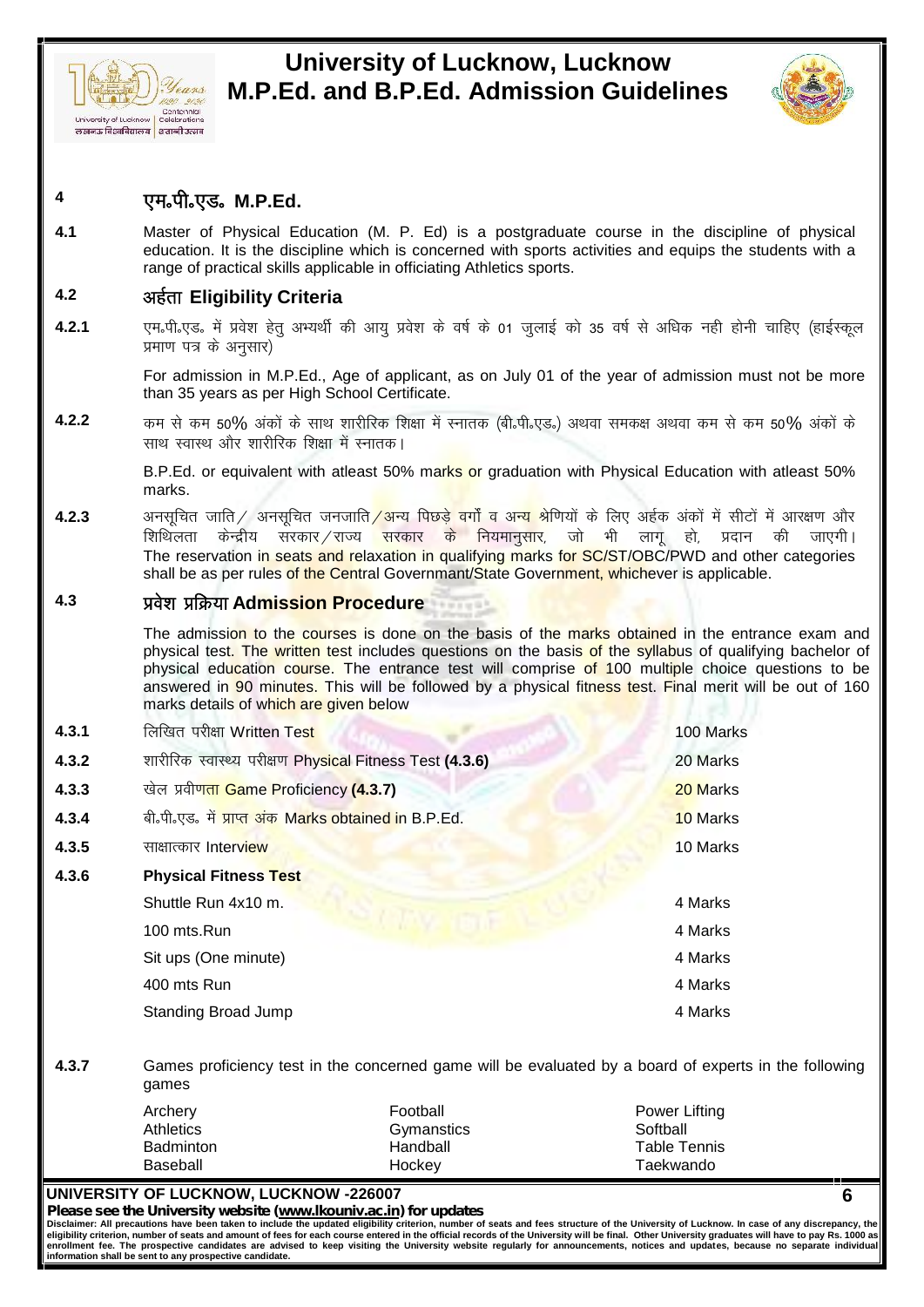



| No of Seats<br>4.3.9<br>30<br>4.10<br>Duration<br>4 semesters<br>4.11<br>Fee Structure<br>28580.00 per semester<br>4.12<br>Additional Fee for Kit & Excursion in Semester I<br>10000.00<br>4.13<br>Additional Fee for Intramural, Extramural activities and Excursion in<br>5000.00<br>Semester III<br>अंतिम मेरिट सूची Final Merit<br>4.4<br>एम.पी.एड. कक्षा में प्रवेश हेतु केवल व <mark>ही अभ्यर्थी पात्र होंगे, जो लि</mark> खित परीक्षा, शारीरिक स्वास्थ्य परीक्षण, खेल प्रवीणता,<br>4.4.1<br>एवं साक्षात्कार में सम्मिलित हुए हों।<br>Only those candidates will be considered for admission to M.P.Ed. who have participated in the written<br>test, Physical Fitness Test, Game Proficiency Test and Interview.<br>एम.पी.एड. कक्ष <mark>ा में प्र</mark> वेश हेतु मेरिट सूची कुल 160 अंको के आधार पर तैयार की जायेगी। यह लिखित परीक्षा (100 अंक)<br>4.4.2<br>शारीरिक स्वास्थ् <mark>य परीक्षण (20 अंक) खे</mark> ल प्रवीणता (20 अंक) बी.पी.एड. मे <mark>ं प्राप्</mark> त अं <mark>क (10</mark> अंक) तथा साक्षात्कार (10 अंक)<br>में प्राप्त अंको <mark>के कुल योग पर आ</mark> धारित होगा।<br>Final merit for admission to M.P.Ed. course will be prepared out of a maximum 160 marks. This will be<br>determined by adding the marks obtained in the written test (100 marks), Physical Fitness Test (20<br>marks), Game Proficiency (20 marks), Marks obtained in B.P.Ed. (10 marks) and interview (10 marks).<br>योग्यता के क्रम को निम्नलिखि <mark>त रू</mark> प में निर्धारित किया जायेगा :–<br>4.4.2.1<br>Order of Merit will be determined as follows:-<br>4.4.2.2<br>मेरिट का निर्धा <mark>रण निम्नलिखित प्रकार से होगा:–</mark><br>If two or more candidates have secured equivalent marks/rank in the merit Index of the admission test,<br>then the merit for admission will be determined as follows:-<br>4.4.2.3<br>बी.पी.एड.या समकक्ष परीक्षा में <mark>उच्चतर प्रतिशत प्राप्त किये हैं।</mark><br>the candidate who secures higher percentage of marks at B.P.Ed. or equivalent examination.<br>यदि अभ्यर्थियों के बी.पी.एड. या समकक्ष परीक्षा में प्राप्त अंक बराबर हैं तो ऐसी स्थिति में पहली वरीयता उस अभ्यर्थी को दी<br>4.4.2.4<br>जायेगी जिसने स्नातक परीक्षा में उच्चतर प्रतिशत प्राप्त किये हैं।<br>If the marks secured in the B.P.Ed. or equivalent examination are same in such cases first preference will<br>be given to the candidate who secures higher percentage of marks at Graduation examination.<br>4.4.2.5<br>जिसने कक्षा 12 परीक्षा में उच्चतर प्रतिशत प्राप्त किये हैं।<br>to the candidate who secures higher percentage of marks at Class 12 or equivalent examination. | UNIVERSITY OF LUCKNOW, LUCKNOW -226007 | <b>Basketball</b><br><b>Boxing</b><br>Chess<br>Cricket<br>Cycling<br>Fencing | Judo<br>Kabaddi<br>Kho-Kho<br>Lawn Tennis<br>Netball | Volleyball<br><b>Weight Lifting</b><br>Wrestling<br>Wushu<br>Yoga |  |
|-------------------------------------------------------------------------------------------------------------------------------------------------------------------------------------------------------------------------------------------------------------------------------------------------------------------------------------------------------------------------------------------------------------------------------------------------------------------------------------------------------------------------------------------------------------------------------------------------------------------------------------------------------------------------------------------------------------------------------------------------------------------------------------------------------------------------------------------------------------------------------------------------------------------------------------------------------------------------------------------------------------------------------------------------------------------------------------------------------------------------------------------------------------------------------------------------------------------------------------------------------------------------------------------------------------------------------------------------------------------------------------------------------------------------------------------------------------------------------------------------------------------------------------------------------------------------------------------------------------------------------------------------------------------------------------------------------------------------------------------------------------------------------------------------------------------------------------------------------------------------------------------------------------------------------------------------------------------------------------------------------------------------------------------------------------------------------------------------------------------------------------------------------------------------------------------------------------------------------------------------------------------------------------------------------------------------------------------------------------------------------------------------------------------------------------------------------------------------------------------------------------------------------------------------------------------------------------------------------------------------|----------------------------------------|------------------------------------------------------------------------------|------------------------------------------------------|-------------------------------------------------------------------|--|
|                                                                                                                                                                                                                                                                                                                                                                                                                                                                                                                                                                                                                                                                                                                                                                                                                                                                                                                                                                                                                                                                                                                                                                                                                                                                                                                                                                                                                                                                                                                                                                                                                                                                                                                                                                                                                                                                                                                                                                                                                                                                                                                                                                                                                                                                                                                                                                                                                                                                                                                                                                                                                         |                                        |                                                                              |                                                      |                                                                   |  |
|                                                                                                                                                                                                                                                                                                                                                                                                                                                                                                                                                                                                                                                                                                                                                                                                                                                                                                                                                                                                                                                                                                                                                                                                                                                                                                                                                                                                                                                                                                                                                                                                                                                                                                                                                                                                                                                                                                                                                                                                                                                                                                                                                                                                                                                                                                                                                                                                                                                                                                                                                                                                                         |                                        |                                                                              |                                                      |                                                                   |  |
|                                                                                                                                                                                                                                                                                                                                                                                                                                                                                                                                                                                                                                                                                                                                                                                                                                                                                                                                                                                                                                                                                                                                                                                                                                                                                                                                                                                                                                                                                                                                                                                                                                                                                                                                                                                                                                                                                                                                                                                                                                                                                                                                                                                                                                                                                                                                                                                                                                                                                                                                                                                                                         |                                        |                                                                              |                                                      |                                                                   |  |
|                                                                                                                                                                                                                                                                                                                                                                                                                                                                                                                                                                                                                                                                                                                                                                                                                                                                                                                                                                                                                                                                                                                                                                                                                                                                                                                                                                                                                                                                                                                                                                                                                                                                                                                                                                                                                                                                                                                                                                                                                                                                                                                                                                                                                                                                                                                                                                                                                                                                                                                                                                                                                         |                                        |                                                                              |                                                      |                                                                   |  |
| यदि दो या <mark>दो से अधिक अभ्यर्थियों ने प्रवे</mark> श परीक्षा की मेरि <del>ट सूची में बराबर अंक /श्रेणी प्रा</del> प्त किये है तो प्रवेश के लिए                                                                                                                                                                                                                                                                                                                                                                                                                                                                                                                                                                                                                                                                                                                                                                                                                                                                                                                                                                                                                                                                                                                                                                                                                                                                                                                                                                                                                                                                                                                                                                                                                                                                                                                                                                                                                                                                                                                                                                                                                                                                                                                                                                                                                                                                                                                                                                                                                                                                      |                                        |                                                                              |                                                      |                                                                   |  |
|                                                                                                                                                                                                                                                                                                                                                                                                                                                                                                                                                                                                                                                                                                                                                                                                                                                                                                                                                                                                                                                                                                                                                                                                                                                                                                                                                                                                                                                                                                                                                                                                                                                                                                                                                                                                                                                                                                                                                                                                                                                                                                                                                                                                                                                                                                                                                                                                                                                                                                                                                                                                                         |                                        |                                                                              |                                                      |                                                                   |  |
|                                                                                                                                                                                                                                                                                                                                                                                                                                                                                                                                                                                                                                                                                                                                                                                                                                                                                                                                                                                                                                                                                                                                                                                                                                                                                                                                                                                                                                                                                                                                                                                                                                                                                                                                                                                                                                                                                                                                                                                                                                                                                                                                                                                                                                                                                                                                                                                                                                                                                                                                                                                                                         |                                        |                                                                              |                                                      |                                                                   |  |
|                                                                                                                                                                                                                                                                                                                                                                                                                                                                                                                                                                                                                                                                                                                                                                                                                                                                                                                                                                                                                                                                                                                                                                                                                                                                                                                                                                                                                                                                                                                                                                                                                                                                                                                                                                                                                                                                                                                                                                                                                                                                                                                                                                                                                                                                                                                                                                                                                                                                                                                                                                                                                         |                                        |                                                                              |                                                      |                                                                   |  |
|                                                                                                                                                                                                                                                                                                                                                                                                                                                                                                                                                                                                                                                                                                                                                                                                                                                                                                                                                                                                                                                                                                                                                                                                                                                                                                                                                                                                                                                                                                                                                                                                                                                                                                                                                                                                                                                                                                                                                                                                                                                                                                                                                                                                                                                                                                                                                                                                                                                                                                                                                                                                                         |                                        |                                                                              |                                                      |                                                                   |  |
|                                                                                                                                                                                                                                                                                                                                                                                                                                                                                                                                                                                                                                                                                                                                                                                                                                                                                                                                                                                                                                                                                                                                                                                                                                                                                                                                                                                                                                                                                                                                                                                                                                                                                                                                                                                                                                                                                                                                                                                                                                                                                                                                                                                                                                                                                                                                                                                                                                                                                                                                                                                                                         |                                        |                                                                              |                                                      |                                                                   |  |
|                                                                                                                                                                                                                                                                                                                                                                                                                                                                                                                                                                                                                                                                                                                                                                                                                                                                                                                                                                                                                                                                                                                                                                                                                                                                                                                                                                                                                                                                                                                                                                                                                                                                                                                                                                                                                                                                                                                                                                                                                                                                                                                                                                                                                                                                                                                                                                                                                                                                                                                                                                                                                         |                                        |                                                                              |                                                      |                                                                   |  |
| यदि अभ्यर्थियों के प्रवेश परीक्ष <mark>ा में प्राप्त अंक बराबर हैं तो ऐसी रिथति में पहली</mark> वरीयता उस अभ्यर्थी को दी जायेगी जिसने<br>If the marks secured in the entrance examination are same in such cases first preference will be given to<br>यदि अभ्यर्थियों के स्नातक परीक्षा में प्राप्त अंक बराबर हैं तो ऐसी स्थिति में पहली वरीयता उस अभ्यर्थी को दी जायेगी<br>If the marks secured in the Graduation examination are same in such cases first preference will be given                                                                                                                                                                                                                                                                                                                                                                                                                                                                                                                                                                                                                                                                                                                                                                                                                                                                                                                                                                                                                                                                                                                                                                                                                                                                                                                                                                                                                                                                                                                                                                                                                                                                                                                                                                                                                                                                                                                                                                                                                                                                                                                                    |                                        |                                                                              |                                                      |                                                                   |  |
|                                                                                                                                                                                                                                                                                                                                                                                                                                                                                                                                                                                                                                                                                                                                                                                                                                                                                                                                                                                                                                                                                                                                                                                                                                                                                                                                                                                                                                                                                                                                                                                                                                                                                                                                                                                                                                                                                                                                                                                                                                                                                                                                                                                                                                                                                                                                                                                                                                                                                                                                                                                                                         |                                        |                                                                              |                                                      |                                                                   |  |
|                                                                                                                                                                                                                                                                                                                                                                                                                                                                                                                                                                                                                                                                                                                                                                                                                                                                                                                                                                                                                                                                                                                                                                                                                                                                                                                                                                                                                                                                                                                                                                                                                                                                                                                                                                                                                                                                                                                                                                                                                                                                                                                                                                                                                                                                                                                                                                                                                                                                                                                                                                                                                         |                                        |                                                                              |                                                      |                                                                   |  |
|                                                                                                                                                                                                                                                                                                                                                                                                                                                                                                                                                                                                                                                                                                                                                                                                                                                                                                                                                                                                                                                                                                                                                                                                                                                                                                                                                                                                                                                                                                                                                                                                                                                                                                                                                                                                                                                                                                                                                                                                                                                                                                                                                                                                                                                                                                                                                                                                                                                                                                                                                                                                                         |                                        |                                                                              |                                                      |                                                                   |  |
|                                                                                                                                                                                                                                                                                                                                                                                                                                                                                                                                                                                                                                                                                                                                                                                                                                                                                                                                                                                                                                                                                                                                                                                                                                                                                                                                                                                                                                                                                                                                                                                                                                                                                                                                                                                                                                                                                                                                                                                                                                                                                                                                                                                                                                                                                                                                                                                                                                                                                                                                                                                                                         |                                        |                                                                              |                                                      |                                                                   |  |
|                                                                                                                                                                                                                                                                                                                                                                                                                                                                                                                                                                                                                                                                                                                                                                                                                                                                                                                                                                                                                                                                                                                                                                                                                                                                                                                                                                                                                                                                                                                                                                                                                                                                                                                                                                                                                                                                                                                                                                                                                                                                                                                                                                                                                                                                                                                                                                                                                                                                                                                                                                                                                         |                                        |                                                                              |                                                      |                                                                   |  |

*Please see the University website (www.lkouniv.ac.in) for updates* **7**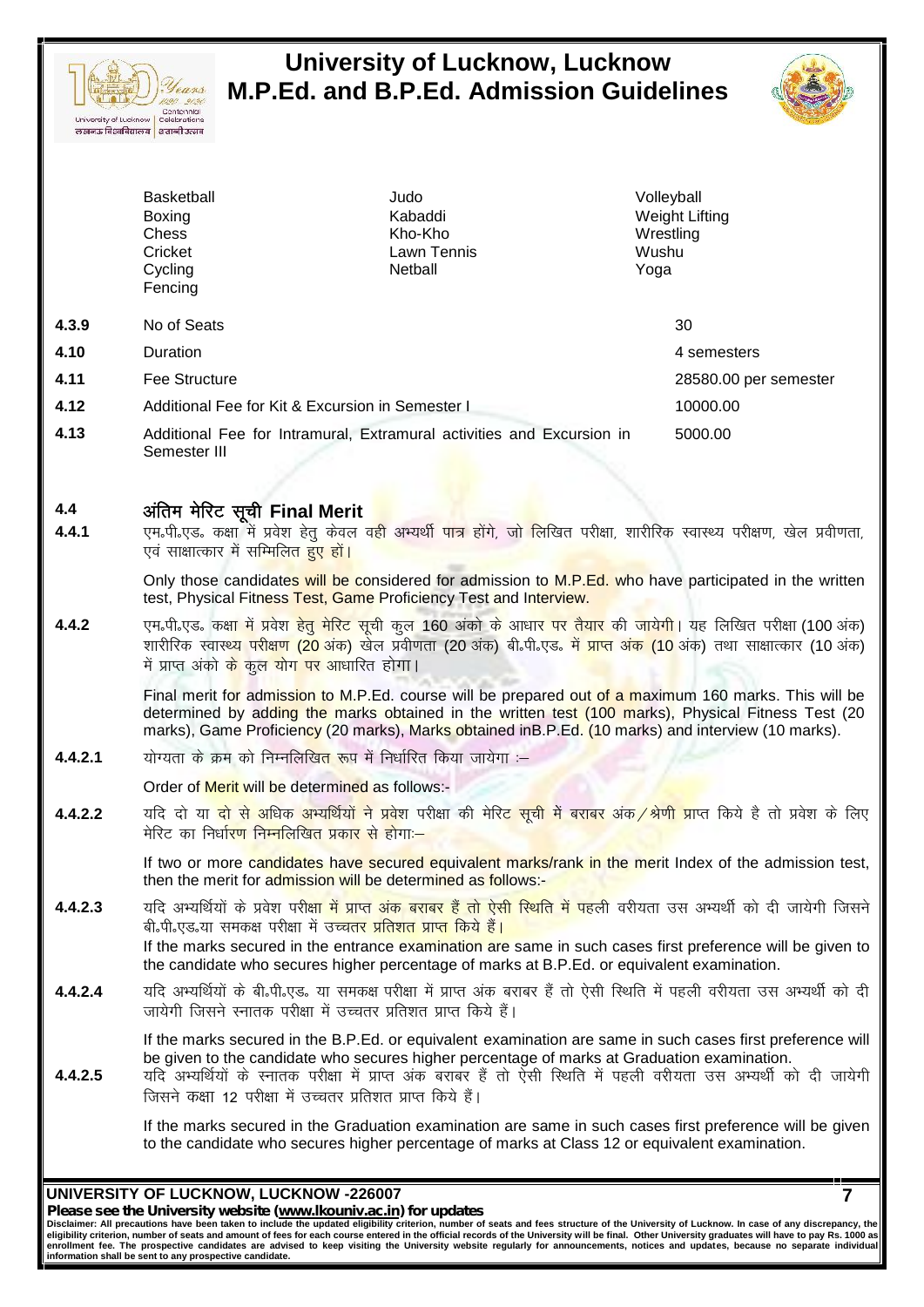



**4.4.2.6** *Centeral search and B.P.Ed. Admission Guidelines*<br> *Although Celebration*<br> *The Center of Center of Search 2008*<br> *Although and the condition* and the same of the star of the star of the star of the star of t Contention<br>and a diamethacums<br>पीद अभ्यर्थियों के कक्षा 12 परीक्षा में प्राप्त अंक बराबर हैं तो ऐसी स्थिति में पहली वरीयता उस अभ्यर्थी को दी जायेगी<br>If the marks secured in the Class 12 examination are same in such cases fi 1.4.2.6 यदि अभ्यर्थियों के कक्षा 12 परीक्षा में प्राप्त अंक बराबर हैं तो ऐसी स्थिति में पहली वरीयता उस अभ्यर्थी को दी जायेगी जिसने हाई स्कूल या समकक्ष परीक्षा में उच्चतर प्रतिशत प्राप्त किये हैं।<br>If the marks secured in t

the candidate who secures higher percentage of marks at High School or equivalent examination.<br>यदि अभ्यर्थियों के हाई स्कल या समकक्ष परीक्षा में प्राप्त अंक बराबर हैं तो में आय में वरिष्ठ अभ्यर्थी को वरीयता दी जायेगी। the marks secured in the Class 12 examination are same in such cases first preference will<br>the candidate who secures higher percentage of marks at High School or equivalent examination<br>4.4.2.7 यदि अभ्यर्थियों के हाई स्कूल

If the marks secured in the High School or equivalent examination are same in such cases first preference will be given to the older candidate.

Candidate shall be entitled to weightage (if any) on the merit index.

# **<sup>5</sup> chñihñ,Mñ B.P.Ed.**

- **5.1** Bachelor of Physical Education or B.P.Ed is an undergraduate course dealing with sports and physical fitness. The course basically introduces the individual to the domain of all sort of sports activities and its related knowledge. It is a vast course which is specifically meant for persons with sports background. Any student who has successfully cleared his 10+2 with 50% marks in any stream is eligible to apply and go through with this course.
- **5.2** B.P.Ed is a course which teaches various disciplines of physical activities. It is a sports based course. It describes the theory of ancient and medieval Vedic Yoga. All in one it takes you to next level of amazing sportsman spirit inculcated through training in sports and knowledge of various kinds of dynamic physical exercises.
- **5.3** Any person who has keen interest in sports and fitness and is ready to choose this as his or her career option can opt for this course. The course in itself provides for a wider sports training and thus it becomes obligatory for the person to perform sports activities during the course. Therefore anyone who can easily go for a fit and sporty lifestyle can opt for the course. describes the theory of ancient and medisportsman spirit inculcated through training<br>exercises.<br>5.3 Any person who has keen interest in sportion can opt for this course. The core<br>becomes obligatory for the person to per<br>c option can opt for this course. The course in itself provides for a wider sports training and thus it<br>becomes obligatory for the person to perform sports activities during the course. Therefore anyone who<br>can easily go for

अनुसार) or Candidates have to fulfill any one of the following criterion.<br>
The same of admission must not be more than 2<br>
School Certificate.<br> **5.4.2 different on the state of the search of admission must not be more than 2**<br>
Sc

For B.P.Ed., age as on July 1 of the year of admission must not be more than 25 years as per High School Certificate.

Candidates have to fulfill any one of the following criterion

**For B.P.Ed., age as on July 1 of the year of admission must not be more than** 25 years as per High<br>School Certificate.<br>**5.4.2.1** उम्मीदवारों को निम्नलिखित अर्हताओं में से किसी एक को पूरा करना होगा<br>5.4.2.1 50 प्रतिशत अंको For B.P.Ed., age as on July 1 of the year of admission must not be more than 25 years as per High<br>School Certificate.<br>उम्मीदवारों को निम्नलिखित अईताओं में से किसी एक को पूरा करना होगा<br>50 प्रतिशत अंकों के साथ किसी विषय में Bachelor's degree in any discipline with 50% marks and having at least participation in the inter  $\parallel$ college/Inter zonal/ District/ School competition in sports and games as recognçed by the AIU/IOA/SGFI/Govt. of India. 5.4.2.1 50 प्रतिशत अंकों के साथ किसी विषय में स्नातक डिग्री और कम से कम एआईयू /आईओए / एसजीएफआई / मारत सरकार<br>द्वारा यथा मान्यताप्राप्त खेल—कू<mark>द में अंतर—कॉलेज /अंतर—क्षेत्रीय / जिला</mark> / स्कूल प्रतियोगिता में भागीदारी की हो

# का अध्ययन किया हो। Bachelor's degree in any discipline with 45% marks and studied Physical Education as one compulsory/elective subject.

**UNIVERSITY OF LUCKNOW, LUCKNOW -226007**

*Please see the University website (www.lkouniv.ac.in) for updates*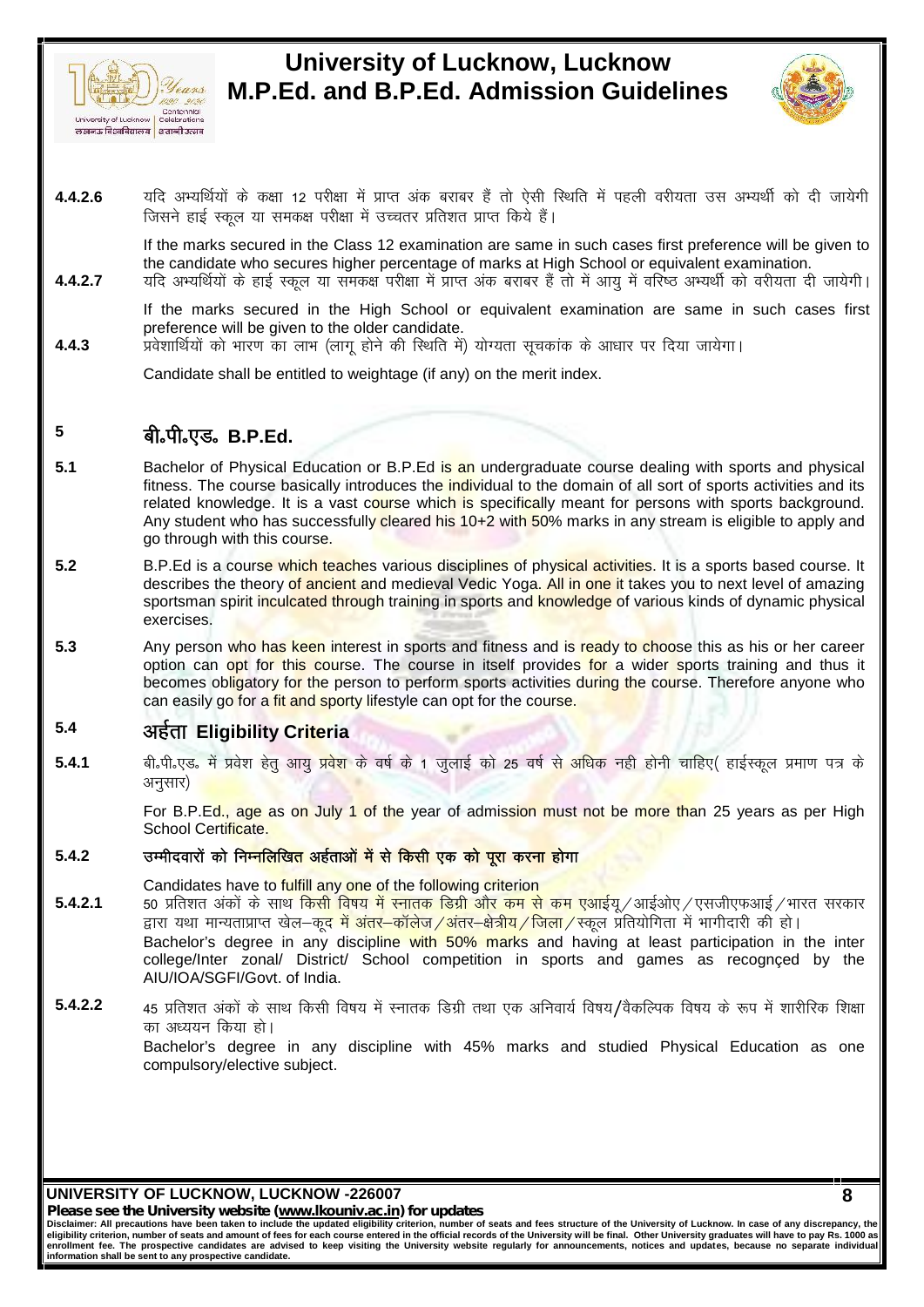



**9**

- <u>المحدد المراجعين المسابقين المسابقين الم</u>راجين المسابقين المسابقين المسابقين المسابقين المسابقين المسابقين المس<br>All provisity d'ushoming calebrations<br>Terms discribed and start<br>Terms discribed want of the start of the st w Gelebrations<br>45 प्रतिशत अंकों के साथ स्नातक डिग्री और राष्ट्रीय ⁄अंतर—विश्वविद्यालय ⁄ राज्य प्रतियोगिता में भाग लिया हो अथवा<br>एआईयू ⁄आईओए ⁄ एसजीएफआई ⁄ भारत सरकार द्वारा यथामान्यताप्राप्त खेल—कूद में अंतर—कॉलेज ⁄ अंतर—क्ष <mark>ब <sub>शताबी उत्</mark>जब<br>45 प्रतिशत अंकों के साथ स्नातक डिग्री और राष्ट्रीय ⁄अंतर—विश्वविद्यालय ⁄<br>एआईयू ⁄आईओए ⁄ एसजीएफआई ⁄ भारत सरकार द्वारा यथामान्यताप्राप्त खेल—व्<br>स्कूल प्रतियोगिता में प्रथम, द्वितीय अथवा तृतीय स्थान प्राप्त क</mark></sub> Bachelor's degree with 45% marks and having participated in National/Inter University/State Competitions or secured 1<sup>st</sup>, 2<sup>nd</sup> or 3<sup>rd</sup> position in inter college/Inter zonal/ District/ School competition in sports and games as recognized by the AIU/IOA/SGFI/Govt. of India. एआईयू $/$ आईओए $/$ एसजीएफआई $/$ भारत सरकार द्वारा यथामान्यताप्राप्त खेल—कूद में अंतर—कॉलेज $/$ अंतर—क्षेत्रीय $/$ जिला $/$ स्कूल प्रतियोगिता में प्रथम, द्वितीय अथवा तृतीय स्थान प्राप्त किया हो |<br>Bachelor's degree with 45% marks and रकूल प्रतियोगिता में प्रथम, द्वितीय अथवा तृतीय स्थान प्राप्त किया हो।<br>Bachelor's degree with 45% marks and having participated in National/Inter University/State<br>Competitions or secured 1<sup>st</sup>, 2<sup>nd</sup> or 3<sup>rd</sup> position in i
- प्राप्त किया हो। Bachelor's degree with participation in International competitions or secured 1<sup>st</sup>, 2<sup>nd</sup> or 3<sup>rd</sup> position in  $\|$ सरकार द्वारा यथामान्यताप्राप्त खेल–कूद में राष्ट्रीय⁄अंतर–विश्वविद्यालय प्रतियोगिता में प्रथम, द्वितीय अथवा तृतीय स्थान<br>प्राप्त किया हो।<br>Bachelor's degree with participation in International competitions or secured 1st, 2

National/ Inter-University competition in sprots and games as recognized by respective federation/AIU/IOA/SGFI/Govt. of India. प्राप्त किया हो |<br>Bachelor's degree with participation in International c<br>National/ Inter-University competition in sprots<br>federation/AIU/IOA/SGFI/Govt. of India.<br>45 प्रतिशत अंकों के साथ स्नातक डिग्री और कम से कम तीन<br>के ल

Graduation with 45% marks and atleast three years of teaching experience (for deputed in-service candidates i.e. trained Physical Education Teachers/ Coaches).

**5.4.2.5** 45 प्रतिशत अंकों के साथ स्नातक डिग्री और कम से कम तीन वर्ष का शिक्षण अनुभव (प्रतिनियुक्त सेवाकालीन उम्मीदवारों<br>के लिए अर्थात प्रशिक्षित शारीरिक शिक्षा शिक्षक / कोच्<mark>य) |</mark><br>Graduation with 45% marks and atleast th रू आरोरीर जाया के साथ राहिया छता जारे का साथ राज्य है।<br>के लिए अर्थात प्रशिक्षित शारीरिक शिक्षा शिक्षक / कोच) |<br>Craduation with 45% marks and atleast three years of teaching experience (for deputed in-service<br>candidates i. seats and relaxation i<mark>n qualifyin</mark>g marks for SC/ST/OBC/PWD and other categories shall be as per rules  $\parallel$ of the Central Governmant/State Government, whichever is applicable.

# **5.5 ços"k çfØ;k Admission Procedure**

**5.5.1** The admission to the courses is done on the basis of the marks obtained in the entrance exam and physical test. The written test includes questions on the basis of the syllabus of qualifying bachelor of physical education course The entrance test will comprise of 100 multiple choice questions to be answered in 90 minutes. This will be followed by a physical fitness test. Final merit will be out of 160 marks details of which are given below

As per NCTE guidelines, Sports certificate is compulsory for B.P.Ed. admissions

|           | we port inche galacterize, openio continuato la compaigny for p.r. .Ed. damnociono |           |  |
|-----------|------------------------------------------------------------------------------------|-----------|--|
| 5.5.1.1   | लिखित परीक्षा Written Test                                                         | 100 Marks |  |
| 5.5.1.2   | शारीरिक स्वास्थ्य परीक्षण Physical Fitness Test<br>30 Marks                        |           |  |
| 5.5.1.3   | खेल प्रवीणता परीक्षण Game Proficiency Test (4.3.7)                                 | 20 Marks  |  |
| 5.5.1.4   | साक्षात्कार Interview                                                              | 10 Marks  |  |
|           |                                                                                    |           |  |
|           |                                                                                    |           |  |
| 5.5.1.2.1 | <b>Physical Fitness Test</b>                                                       |           |  |
|           | Shuttle Run 4x10 m.                                                                | 6 Marks   |  |
|           | 100 mts.Run                                                                        | 6 Marks   |  |
|           | Sit ups (One minute)                                                               | 6 Marks   |  |
|           | 400 mts Run                                                                        | 6 Marks   |  |
|           | <b>Standing Broad Jump</b>                                                         | 6 Marks   |  |

### **UNIVERSITY OF LUCKNOW, LUCKNOW -226007**

*Please see the University website (www.lkouniv.ac.in) for updates*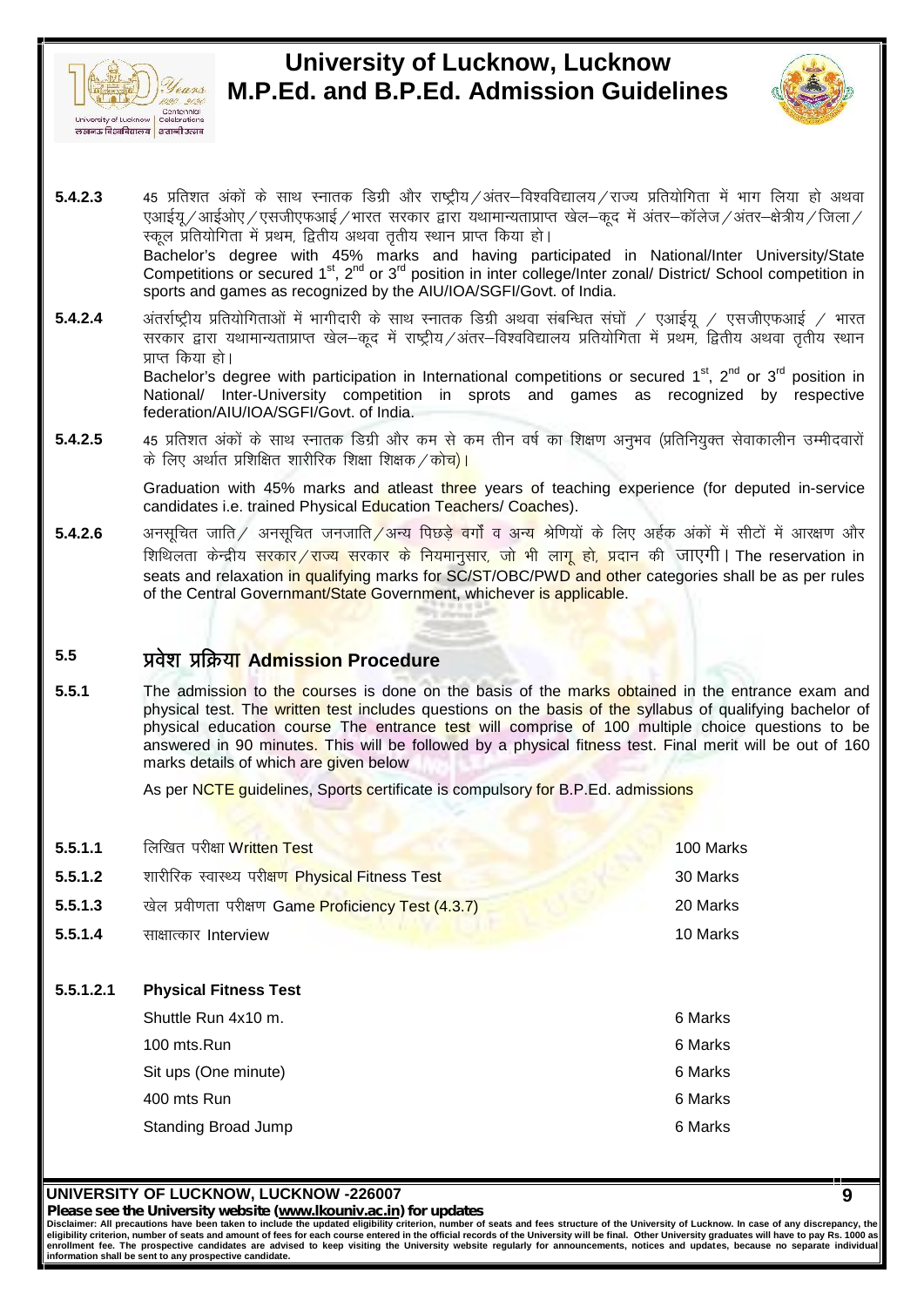



| 5.5.2        | No of Seats                                                                                                                                                                                        | 100                   |
|--------------|----------------------------------------------------------------------------------------------------------------------------------------------------------------------------------------------------|-----------------------|
| 5.5.3        | <b>Duration</b>                                                                                                                                                                                    | 4 semester            |
| 5.5.4        | Fee Structure                                                                                                                                                                                      | 25580.00 per semester |
| 5.5.5        | Additional Fee for Kit & Excursion in Semester I                                                                                                                                                   | 15000.00              |
| 5.5.6        | Additional Fee for Intramural, Extramural activities and Excursion in<br>Semester III                                                                                                              | 5000.00               |
| 5.4<br>5.4.1 | अंतिम मेरिट सूची Final Merit<br>बी.पी.एड. कक्षा में प्रवेश हेतू केवल वही अभ्यर्थी पात्र होंगे, जो लिखित परीक्षा, शारीरिक स्वास्थ्य परीक्षण, खेल प्रवीणता, एवं<br>साक्षात्कार में सम्मिलित हुए हों। |                       |

Additional Fee for Intramural, Extramural activ<br>Semester III<br>अंतिम मेरिट सूची Final Merit<br>बी.पी.एड. कक्षा में प्रवेश हेतु केवल वही अभ्यर्थी पात्र होंग<br>साक्षात्कार में सम्मिलित हुए हों।<br>Only those candidates will be consid

Only those candidates will be considered who have participated in the written test, Physical Fitness Test, Game Proficiency and interview.

the state of the state of the state of the state of the state of the state of the state of the state of the state of the state of the state of the state of the state of the state of the state of the state of the second in साक्षात्कार में सम्मिलित हुए हों।<br>'Only those candidates will be considered who have participated in the written test, Physical Fitness Test,<br>Game Proficiency and interview.<br>बी.पी.एड. कक्षा में प्रवेश हेतु मेरिट सूची कुल आधारित होगा।

Final merit for admission to B.P.Ed. will be prepared out of a maximum 160 marks. This will be determined by adding the marks obtained in the written test (100 marks), Physical Fitness Test (30  $\,$   $\parallel$ marks), Game Proficiency (20 marks) and interview (10 marks). शारास्क स्वास्थ्य पराजन (30 अर्क) खुल प्रवानता (20 अर्क) तथा सानातका<br>आधारित होगा |<br>determined by adding the marks obtained in the written test (1<br>marks), Game Proficiency (20 marks) and interview (10 marks).<br>योग्यता के क्

Order of Merit will be determined as follows:-

determined by adding the marks obtained in the written test (100 marks), Physical Fitness Test (30 marks), Game Proficiency (20 marks) and interview (10 marks).<br>
योग्यता के क्रम को निम्नलिखितरूप में निर्धारित किया जायेगा योग्यता के क्रम को निम्नलिखितरूप में निर्धारित किया जायेगा :--<br>Order of Meri<mark>t will be determined as follows:-</mark><br>यदि दो या द<mark>ो से</mark> अधिक <mark>अभ्यर्थियों ने मेरिट सूची में बराबर अंक ⁄ श्रेणी प्राप्त किये है त<mark>ो प्र</mark>वेश के लिए म</mark>

If two or more candidates have secured equivalent marks/rank in the merit Index, then the merit for admission will be determined as follows:-

5.4.3 यदि दो या द<mark>ो से</mark> अधिक <mark>अभ्य</mark>र्थियों ने मेरिट सूची में बराबर अंक /श्रेणी प्राप्त किये है त<mark>ो प्र</mark>वेश के लिए मेरिट का निर्धारण<br>Fra लिखित प्रकार से होगा:-<br>If two or more candidates have secured equivalent marks/rank i याद दा या दा से आधक अस्यायया न मारट सूचा में बराबर अक7 अणा<br>निम्नलिखित प्रकार से होगा:-<br>admission will be determined as follows:-<br>यदि अभ्यर्थियों के प्रवेश परीक्षा में प्राप्त अंक बराबर हैं तो ऐसी स्थिति में<br>स्नातक परीक्षा 1.3.1 यदि अभ्यर्थियों के प्रवेश परीक्षा में प्राप्त अंक बराबर हैं तो ऐसी स्थिति में पहली वरीयता उस अभ्यर्थी को दी जायेगी जिसने स्नातक प<mark>रीक्षा में उच्चतर प्रतिशत प्राप्त किये हैं।</mark><br>If the marks secured in the entrance exa

If the marks secured in the entrance examination are same in such cases first preference will be given to the candidate who secures higher percentage of marks at Graduation examination.

पाद अन्यायया के प्रयत्न पराधा ने प्रारा जय पराबर है तो रहा स्थान में पहला परास्ता में उच्चतर प्रतिशत प्राप्त किये हैं।<br>If the marks secured in the entrance examination are same in such ca<br>the candidate who secures higher ine candidate who secures higher percentage of marks at chaddation examination.<br>
5.4.3.2 यदि अभ्यर्थियों के स्नातक परीक्षा में प्राप्त अंक बराबर हैं तो ऐसी स्थिति में पहली वरीयता उस अभ्यर्थी को दी जायेगी<br>
If the marks sec

If the marks secured in the Graduation examination are same in such cases first preference will be given to the candidate who secures hi<mark>gher percentage of marks at C</mark>lass 12 or equivalent examination.

यदि अभ्यर्थियों के <mark>स्नातक परीक्षा में प्राप्त अंक ब</mark>राबर हैं तो ऐसी स्थिति में पहली वरीयता<br>जिसने कक्षा 12 परीक्षा में उच्चतर प्रतिशत प्राप्त किये हैं।<br>If the marks secured in the Graduation examination are same in such c

If the marks secured in the Class 12 examination are same in such cases first preference will be given to the candidate who secures higher percentage of marks at High School or equivalent examination.<br>यदि अभ्यर्थियों के हाई स्कूल या समकक्ष परीक्षा में प्राप्त अंक बराबर हैं तो में आयु में वरिष्ठ अभ्यर्थी को वरीयता दी जायेगी। to the candidate who secures higher percentage of marks at Class 12 or equivalent examination.<br>
5.4.3.3<br>
यदि अभ्यर्थियों के कक्षा 12 परीक्षा में प्राप्त अंक बराबर हैं तो ऐसी स्थिति में पहली वरीयता उस अभ्यर्थी को दी जायेगी **If the marks secured in the Class 12 examination are same in such cases first preference will the candidate who secures higher percentage of marks at High School or equivalent examination<br>
<b>5.4.3.4** यदि अभ्यर्थियों के हा

- If the marks secured in the High School or equivalent examination are same in such cases first
- preference will be given to the older candidate.<br>प्रवेशार्थियों को भारण का लाभ (लागू होने की स्थिति में) योग्यता सूचकांक के आधार पर दिया जायेगा।

Candidate shall be entitled to weightage (if any) on the merit index.

**UNIVERSITY OF LUCKNOW, LUCKNOW -226007**

*Please see the University website (www.lkouniv.ac.in) for updates*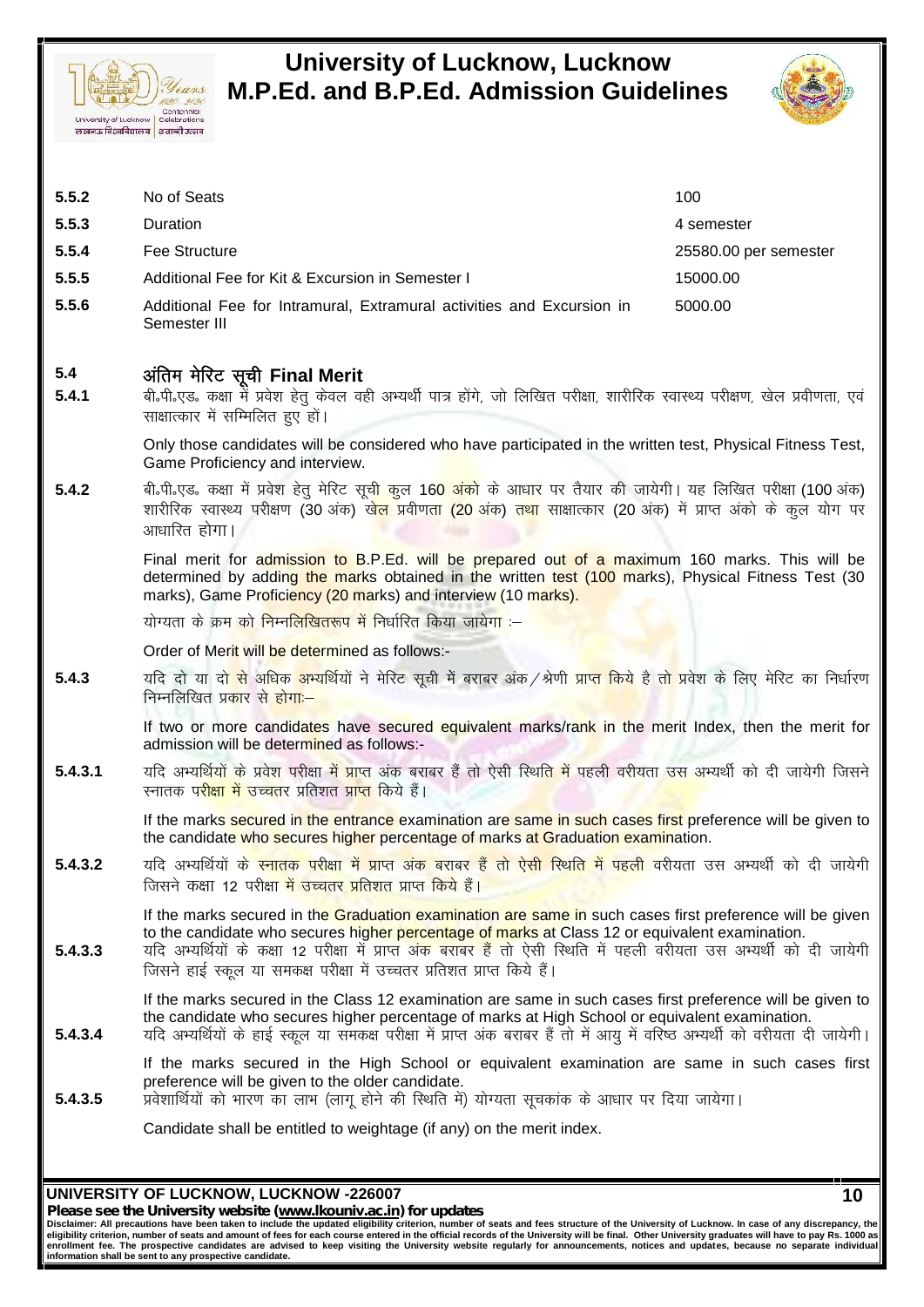

Please see the University website (www.lkouniv.ac.in) for updates<br>Disclaimer: All precautions have been taken to include the updated eligibility criterion, number of seats and fees structure of the University of Lucknow. I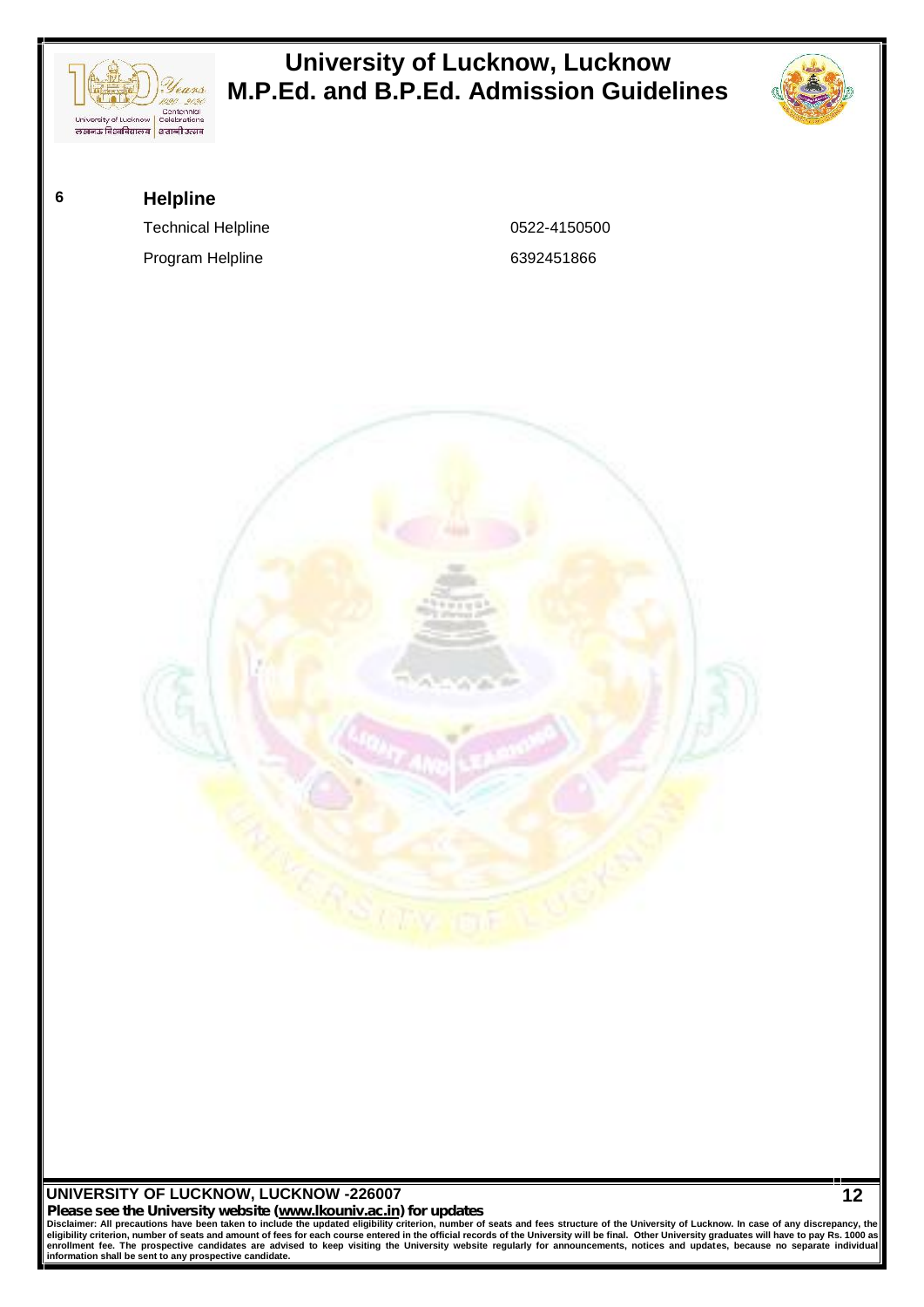



**13**

# **REQUIREMENTS FOR FORM SUBMISSION**

- **Valid Email ID**
- **Active Mobile Number**
	- o Mobile number should be with the applicant at the time of form filling
	- o All relevant information regarding admission would be sent to this mobile number.
	- o This number would also be used at the time of counselling.
- **Alternate Mobile Number** (Preferably of parent)
- **Photo** in JPEG format (Maximum upload size is 50 KB only)
- **Scanned Signature** in jpeg format (Maximum upload size is 50 KB only)
- **High School, Intermediate, Graduation, B.P.Ed. (for M.P.Ed.) Mark sheet**
	- o **It is the sole responsibility of the student to go through the prospectus and check his/ her eligibility at the time of application. We are not verifying the eligibility at the time of application. The eligibility will be verified by the University at the time of counseling.**
- **Photo ID proof** (for entering number)
	- Any one of the following for entering the number at the designated place in the online application form
		- Aadhar Card, Voter ID, Driving License, Passport
- **Application Fee**
	- o General and OBC Rs. 1600.00
	- $\circ$  SC and ST Rs. 800.00
- **EWS Certificate**
	- o Applicants who want to avail the benefit of Economically Weaker Section (EWS) seats have to choose yes in the personal information page. The certificate for this can be uploaded on the page where there option of uploading photo and signature. It is not compulsory to upload the certificate at the time of form filling. They would be needing the following certificates at the time of counseling
		- EWS certificate issued by the appropriate authority
		- Self declaration certificate

#### **Caste certificate**

- $\circ$  The number of caste certificate issued by the competent authority will have to be entered for availing the benefit of reservation for OBC, SC and ST applicants. Validity of these certificates will be verified from the Government website.
- Applicants of OBC Non Creamy Layer category would require the following certificates at the time of counseling
	- OBC Certificate issued on or after January 1, 2020.
	- If the OBC category certificate is issued after July 1, 2017 and before January 1, 2020, they will have to submit the income certificate issued on or after January 1, 2020 along with the category certificate. The OBC Non Creamy layer certificate issued before July 1, 2017 will not be considered.
- o The scheduled caste, scheduled tribes and other backward class candidates originally belonging to Uttar Pradesh will be given the benefit of reservation. Scheduled castes, scheduled tribes and other backward class candidates of other states will be treated as general.
- **Income Certificate**
	- o Applicants will have to enter the number of these certificates at the time of filling of the form.

### **UNIVERSITY OF LUCKNOW, LUCKNOW -226007**

*Please see the University website (www.lkouniv.ac.in) for updates*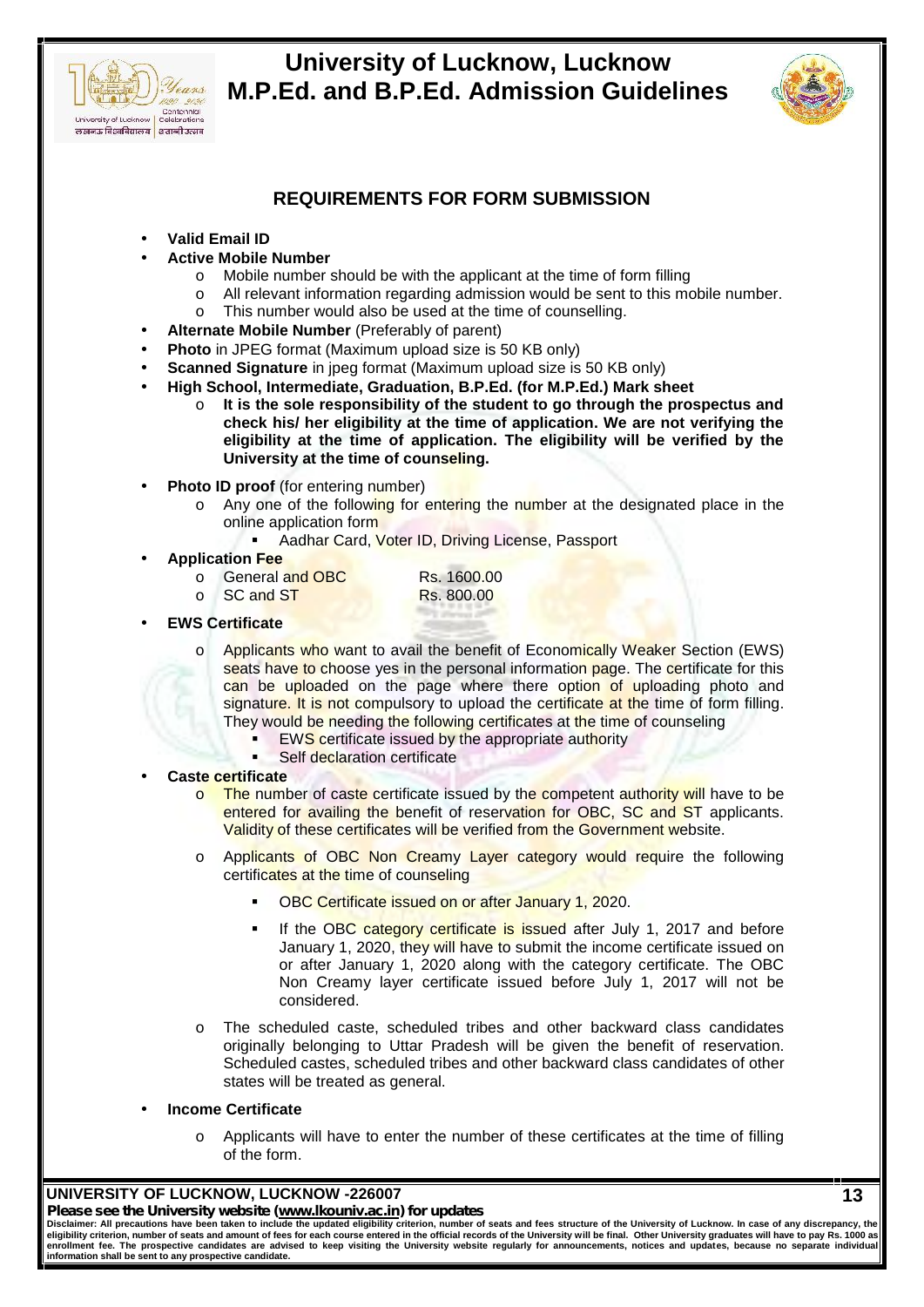



- o The Income certificate has to be issued on or after January 1, 2020 and will be verified through the Government website.
- o Certificates whose details are not available on this website will not be entertained.
- o The applicants who do not have a valid income certificate issued by competent authority will not be given benefit of zero fees at the time of admission.

### **FORM FILLING**

- During the form filling process the applicant can make the entries and save the information.
- If the applicant is unable to fill the form in one sitting or somehow the process is interrupted there is no need to register again. They can login using the credentials sent on their mobile numbers and continue the process.
- Applicants are advised to check all the data they have entered before submitting the application fee. If there is some error they can edit these or start the entire process again. Once they have submitted the application fee the data submitted in the registration page cannot be edited under any circumstances.

### **Step 1 Registration**

- $\circ$  Applicants have to fill the relevant details in the form provided. These fields cannot be edited later.
- o Applicants will receive their login details in the mobile number and email ID provided at the time of registration.

### **Step 2 Personal Details**

- o Applicants have to enter their personal details
- **Step** 3 **Educational Qualifications**
	- o **Applicants have to fill their educational qualifications.**
	- o Those applicants who are in the final year of qualifying examination have to provide roll number and University details.

### **Step** 4 **Upload photo and signature**

- o Applicants have to upload their photo and scanned signature.
- **Step 5 Preview**
	- o **Applicants can preview all the entries made at this point. If there is some error** they can edit these or start the entire process again. Once they have submitted the application fee the data submitted in the registration page cannot be edited under any circumstances.

### **Step 6 Application Fee**

- o If all the entries in the application form are correct the applicant can submit the form and proceed for payment of the application fees.
- o Form fees can be submitted by any of the following ways
	- Credit Card, Debit Card, Net Banking

### **Step 7 Print Application form**

o Applicants can print their complete application form and fee receipt to complete the application process.

### **Data Editing**

 Restricted data can be edited by the candidate by logging in to the admission website using the credentials sent to their email and registered mobile number. In case the candidate has missed out on the login details they can regenerate their password by clicking on the *forgot password* link and entering their registration number. The new login details will be sent to their registered mobile number. **The data submitted in the registration page and the opted category cannot be edited under any circumstances.**

**UNIVERSITY OF LUCKNOW, LUCKNOW -226007**

### *Please see the University website (www.lkouniv.ac.in) for updates*